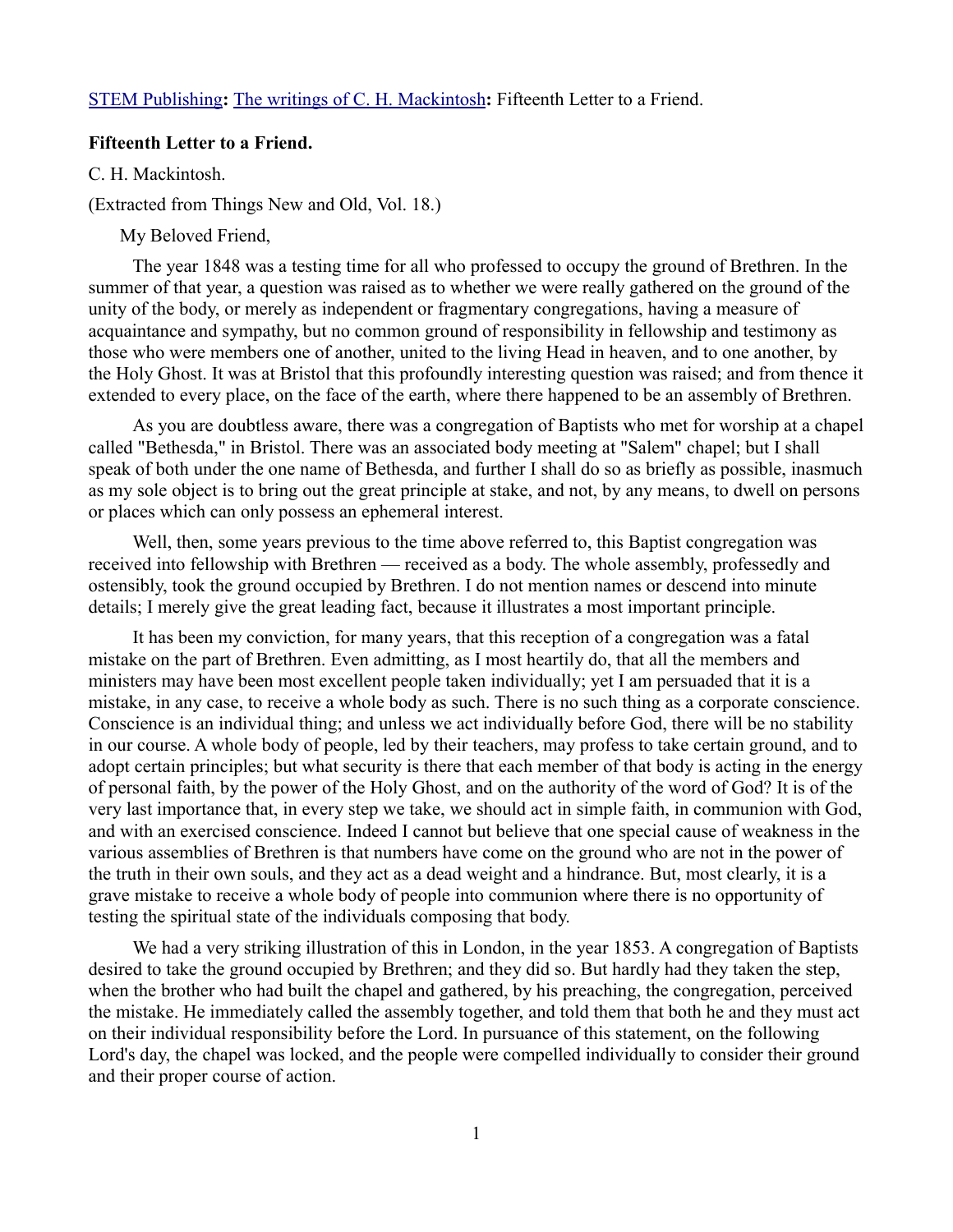Now, some would pronounce this a very bold step; but it was a noble step; and the sequel proved it to be a right step — the only right step. In the course of a few weeks — weeks, no doubt, of profound exercise of soul and deep painful searching of heart — that whole congregation — with two or three exceptions, and those, I believe, of a doubtful character — not in a body, but individually applied for fellowship, at the various assemblies of Brethren, and each case was taken up on its own merits, and tested by the word of God. Then the brother to whom the chapel belonged kindly lent it as a convenient meeting place for Brethren. Of course, he had, during the time the place was closed on Lord's day morning, carried on his individual work of preaching and teaching, as he does to this day; and, blessed be God, since that time, that dear spot has been made the birth-place of hundreds of souls, and a blessed feeding place for the lambs and sheep of the beloved flock of Christ. May it continue to be so till He comes!

How very different was the case of Bethesda! A testing time came. Deadly error was taught at Plymouth — error touching the position and relations of our Lord Jesus Christ — error which placed Him (I shrink from penning the words) under the curse and wrath of God all His days and that not vicariously, but in virtue of His association with Israel and the human family.

I cannot bear to go further into the terrible doctrine taught at Plymouth, or to transfer to this page the expressions in which that doctrine was presented. I have no desire to use strong or stern language in reference to individuals; but I must say to you, my beloved friend, that I consider the doctrine quite as bad as Socinianism itself; at least the former as well as the latter leaves us without the Christ of God. It is useless to talk of distinctions, for if we have not the Christ of the New Testament, we have no Christ, no Saviour at all. Arius or Socinus may deny the deity of our adorable Lord and Saviour; Irving may deny His pure and sinless humanity; a Plymouth teacher may present Him in a position and in a relationship which would make Him need a saviour for Himself — may God pardon the very penning of the lines! May He pardon the man who taught such horrible doctrine. They all deny the Christ of God. They blaspheme His person and His name. Their doctrines are to be held in utter abhorrence by every true lover of Jesus.

Well, then, dearest A., this deadly error was taught at Plymouth; and, moreover, the holders and teachers of this error were received at Bethesda. A few faithful members remonstrated, protested, and entreated that such doctrines should be judged, and its teachers put out of communion. It was all in vain. Ten of the leaders wrote a letter — the well-known "Letter of the Ten" — well known, I mean, to those of us who were called to wade through those deep waters. In this letter, which was adopted by the great bulk of the congregation at Bethesda, they refused to judge the doctrine. They said, "What have we at Bristol to do with doctrines taught at Plymouth?" In a word, they committed themselves, plainly and palpably, to the ground of neutrality and indifference, as regards our blessed Head: and independency, as regards His beloved body.

Such was the ground set forth in "The Letter of the Ten" — a document prepared by ten intelligent men, adopted by some hundreds of christian people, and which, I believe, remains to this day unrepealed and unrepented of. It is true that, after the sad mischief was done, and fifty or sixty of the Lord's people had left Bethesda rather than sanction such a wretched principle or ground of fellowship, the leaders held what they called seven church meetings for the purpose of examining the tracts in which the error was taught, and one of the leaders said that "according to that doctrine, Christ would need a saviour for Himself." But the "Letter" was never withdrawn — never repented of; and hence it remains to this day as the studied and deliberate statement of the real ground of Bethesda fellowship, which is, to my mind, simply indifference, as to Christ, and independency, as to His body the church.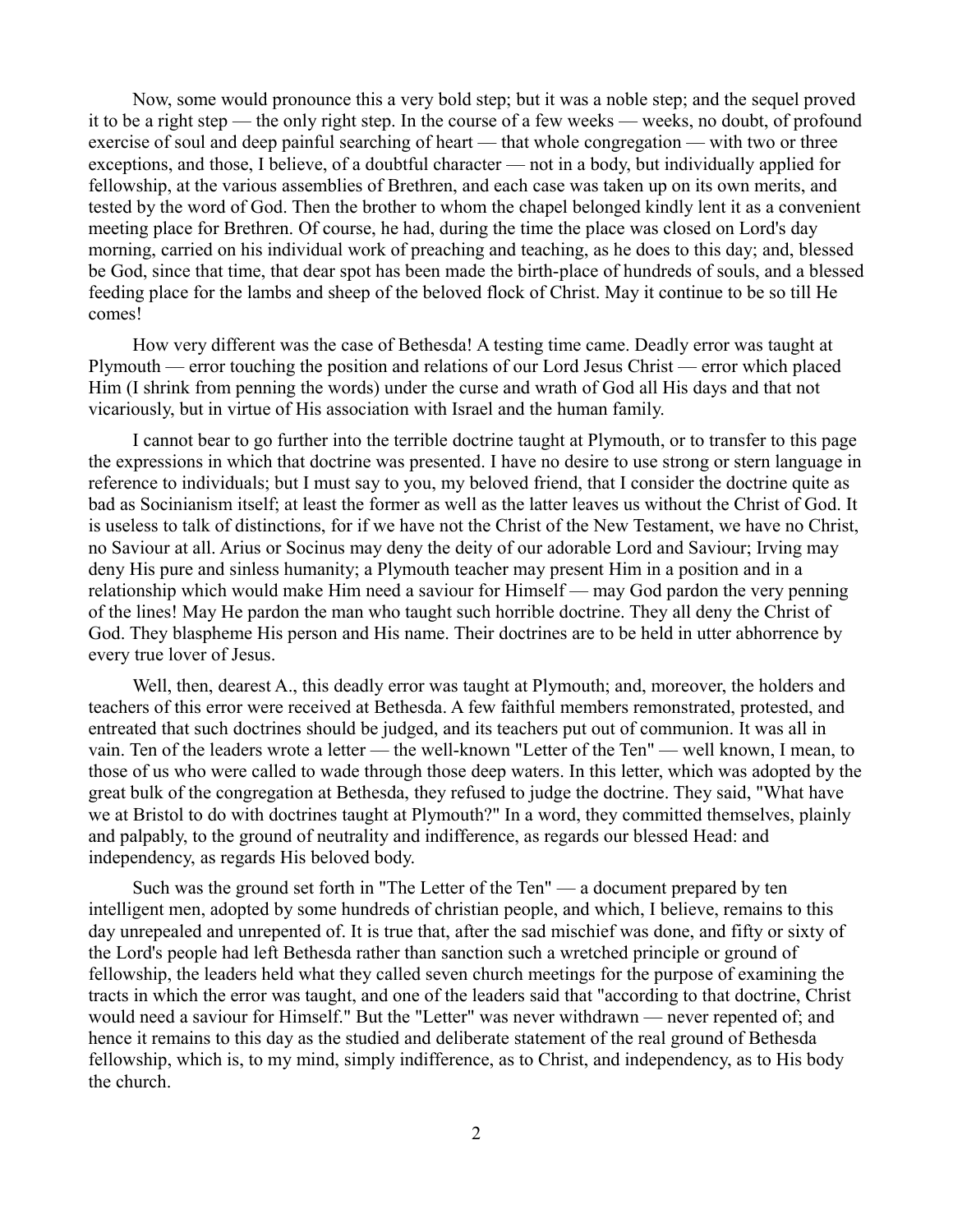I purposely refrain from giving the names of persons and from entering into any details as to the conduct, manner, or spirit of individuals. As regards all these things, we can believe there were faults on all sides. I must confess I have no taste for dwelling upon such things. And further, I may assure you, my friend, that I am not conscious of a single atom of bitter feeling toward any individual. I am writing after an interval of 27 years, and I desire to confine myself to the great principle involved in the whole case of Plymouth and Bethesda. I have not depended upon hearsay in the matter. We all know how things may be coloured and exaggerated in the heat of discussion. But there can be no question of colouring, exaggeration or heated discussion, in reading the Plymouth tracts which contain what I must designate abominable doctrine or in reading the "Letter of the Ten" which sets forth the miserable principles of neutrality, indifference, and independency.

The fact is, Bethesda ought never to have been acknowledged as an assembly gathered on divine ground; and this was proved by the fact that, when called to act on the truth of the unity of the body, it completely broke down. And not this only; but had the members of the congregation been more animated by true loyalty to Christ they would have risen as one man to expel from their borders every trace of the doctrine which blasphemed their Lord. I am quite prepared to believe that numbers were totally ignorant of what they were about; that they meant well and had no true apprehension of what was involved. But if an ignorant pilot is urging the vessel upon the rocks, it is poor consolation to those on board to be told that he is a most blameless well-meaning man.

Such, then, dearest A., is a very brief and condensed statement of the real ground of what is called "The Bethesda question." Of course, Brethren everywhere had to face it. There was no getting out of it. It had to be looked at straight in the face. To many it proved a terrible stumbling-block. They never could see their way through it. For my own part, I felt I had just the one thing to do, namely, to take my eye off completely from persons and their influence, and fix it steadily upon Christ. Then all was as clear as a sunbeam and as simple as the very elements of truth itself. I have never had a shadow of a doubt or hesitation as to the course adopted in the main, or as to the great underlying principles; but I can quite understand and make allowance for the difficulties of souls just setting out on their course, when called upon to encounter the Bethesda question, particularly when I remember how hard it is, generally speaking, to get a thoroughly dispassionate and unprejudiced view of it. But this I must say, as the result of a good deal of experience and observation, I have invariably found that where a person was enabled to look at the matter simply in reference to Christ and His glory, all difficulty vanished. But, on the other hand, if personal feeling, affection for individuals, anything merely natural, be allowed to operate, the spiritual vision is sure to be clouded, and a divine conclusion will not be reached.

There is one thing which seems to act as a terrible bugbear to many, and that is the cry of "Exclusivism" raised against those who, as I believe, seek to maintain the truth of God at all cost. A moment's calm reflection, in the light of scripture, will be sufficient to show that we must either go thoroughly in for the principle of exclusivism, or admit that, on no ground, for no reason whatsoever, should we ever exclude from the Lord's table one who may really be a member of the body of Christ. If any one will maintain this latter, he is plainly at issue with the apostle in 1 Corinthians 5. In that chapter, the assembly at Corinth was distinctly taught, by the inspired apostle, to be an "exclusive" assembly. They were commanded to exclude from their midst and from the table of their Lord, one who, notwithstanding his grievous sin, was a member of the body of Christ.

Now, is not this the very heart's core of the principle of exclusivism? Unquestionably. And, further, my friend, let me ask, must not the assembly of God, of necessity, be exclusive? Is it not responsible — solemnly responsible to judge the doctrine and the morals of all who present themselves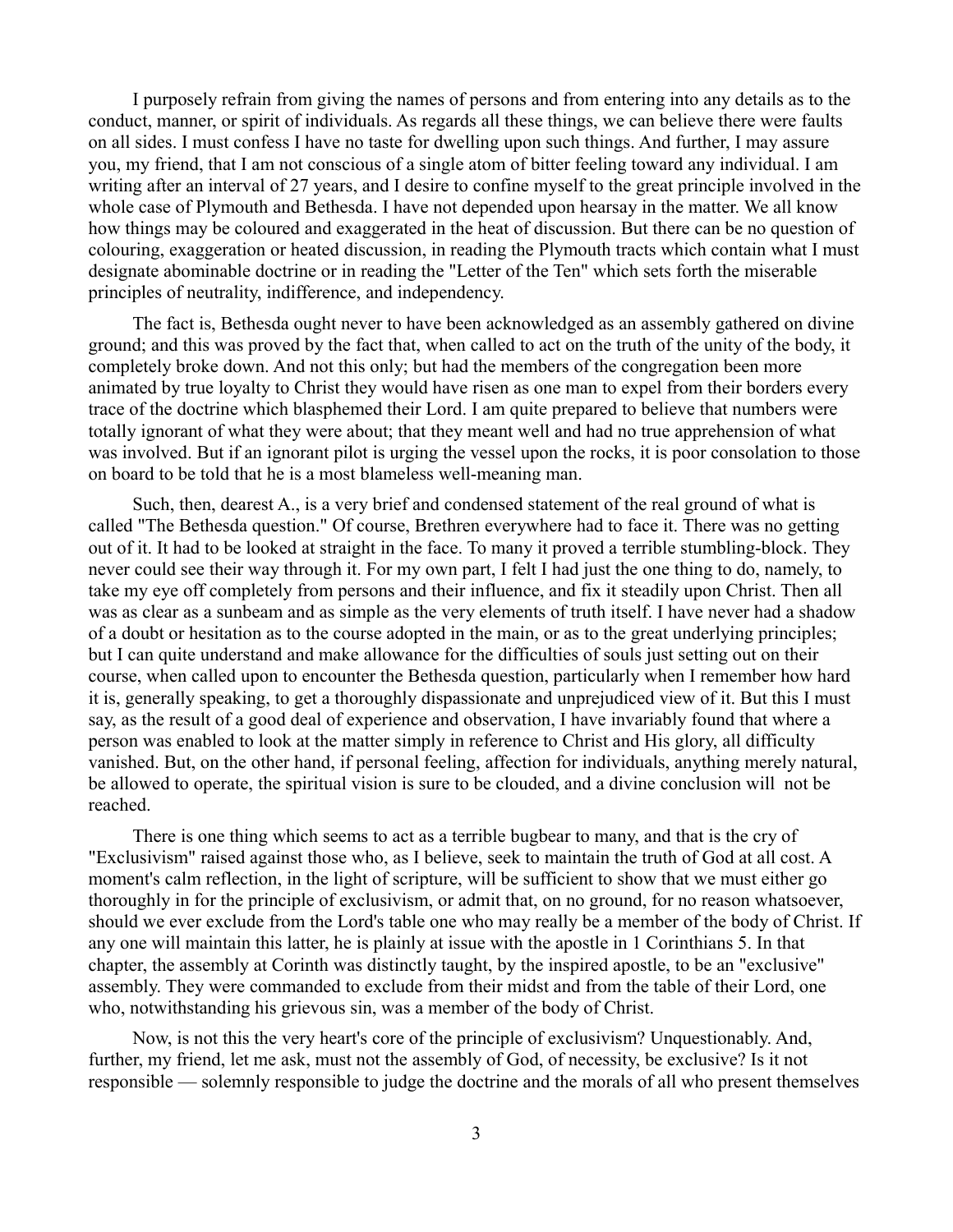for communion? Is it not solemnly bound to put away anyone who, in doctrine or walk, dishonours the Lord and defiles the assembly? Will anyone question this? Well then, this is "exclusivism" — that terrific word!

The fact is, very many confound two things which are quite distinct in scripture, the house of God and the body of Christ. Hence, if any one is refused a place at the table, or put away from it, they speak of "rending the body of Christ," or "cutting off members of Christ." Was the body rent, or a member cut off, when the sinning one was put away from the assembly at Corinth? Clearly not. Neither is it in any such case. Thanks be to God, no one can rend the body of Christ or cut off its very feeblest member.

God has taken care that "there shall be no schism in the body." The strictest discipline of the house of God can never touch, in the most remote way, the unity of the body of Christ. That unity is absolutely indissoluble. A clear understanding of this would answer a thousand questions and solve a thousand difficulties.

But then it is often said, when a person is put away or refused, "Do you not consider him a child of God?" I answer, No such question is raised. "The Lord knoweth them that are his; and let every one that nameth the name of Christ depart from iniquity." We are not called upon to pronounce as to a man's secret relations with God, but simply as to his public walk before men. If an assembly denies its responsibility to judge the doctrine and walk of those "within," it is not an assembly of God at all, and all who would be true to Christ should leave it, at once.

Hence, therefore, my beloved and valued friend, we can see that "exclusivism," so far from being a dreaded bugbear, is the bounder duty of every assembly gathered on the ground of the church of God; and those who deny it prove themselves to be simply ignorant of the true character of the house of God, and of the immensely important distinction between the discipline of the house and the unity of the body.

And here you will allow me just to answer a question which is not infrequently put; it is this, "Do the Brethren consider themselves the church of God?" They do nothing of the kind. They are not the church of God. There are thousands of the beloved members of Christ scattered throughout the various denominations of the day. I am prepared to recognize, in the person of a Roman Catholic priest, a member of the body of Christ, and a gifted vessel of the Holy Ghost. I may marvel how he can stay where he is, for I believe the Romish system to be a dark and dreadful apostasy. But then I do not believe in any one of the religious systems of Christendom. Not one of them can stand the test of Holy Scripture. Not one of them is the church of God. No; nor is one of them on the ground of the church of God.

And here, my friend, is just the difference. I do not believe that the Brethren are the church of God; but they are on the ground of the church of God, else I should not be amongst them for one hour. They occupy a position which ought to command every saint of God in Christendom. What should prevent all Christians from coming together on the first day of the week to break bread, in the unity of the body of Christ, and in dependence upon the guidance and power of the Holy Ghost? Is not this what we find in the New Testament? And, if so, why should we not follow it? Do I want to see the church restored to its pentecostal glory? By no means. This was the delusion of poor Edward Irving. I never expect to see the church restored; but I long to see Christians departing from error and iniquity, and walking in obedience to the precious Word of God. Is this expecting too much? Nay, I can never be satisfied with anything less.

And do not imagine, dearest A., that I want to puff up "The Brethren." Nothing is further from my thoughts. I believe the ground they occupy is divine, else I should not be on it. But as to our conduct on